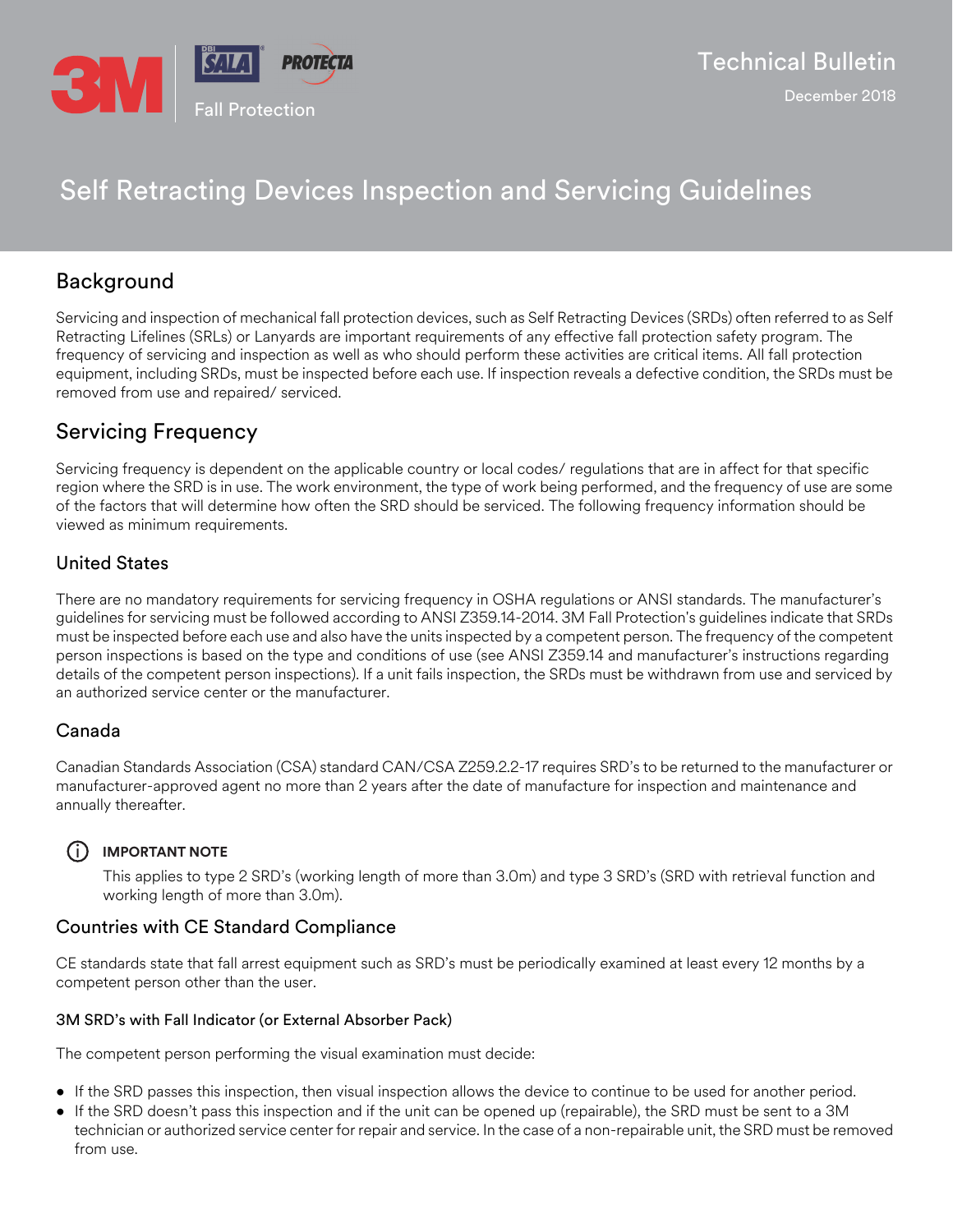### 3M SRD's Without Fall Indicator (or Without External Absorber Pack)

- The competent person must be a 3M technician or authorized service center technician, performing a service and visual examination.
- This service and visual examination allows the device to continue to be used for another period.

## Australia / New Zealand

Australian / New Zealand requirements AS/NZS 1891.4. Frequency of service as recommended by the manufacturer must be at least once every 5-years and must be conducted by a height safety equipment inspector, or, in the absence of a manufacturer recommendation, the equipment must be serviced at least once every 12 months.

3M recommends the following:

- Inspection by a height safety operator before and after each use.
- Six (6) month inspection by a height safety equipment inspector.
- Inspection and necessary service required by manufacturer after a fall arrest event.
- Inspection and necessary service required by manufacturer after failing an inspection.
- Inspection and necessary service required by manufacturer after 5 years.

## Inspection Requirements and Summary by Standard/Regulation

The information identified in the regulations or standards listed below address inspections as follows:

#### OSHA 1910.140

- Remove impacted systems and components.
- Inspect systems prior to use.

#### OSHA 1926.502

- Remove impacted systems and components.
- Inspect systems prior to use.

#### ANSI Z359.14-2014

- Comply with manufacturer's instructions.
- Inspect SRD after subjected to fall arrest. Inspected by user prior to use.
- Competent Person inspection at intervals basedon type and conditions of use.

#### CSA Z259.2.2

- Follow manufacturer's instructions.
- Inspect before each use.
- Annual inspection by competent person. Inspect SRD after subjected to fall arrest.

#### CE EN365:2004

• Inspect prior to use. Periodic examinations by a competent person must be done at least every 12 months, in accordance with the Manufacturer's instructions

#### AS/NZS 1891.4

• Inspection by a height safety operator before and after each use. Six (6) month inspection by a height safety equipment inspector.